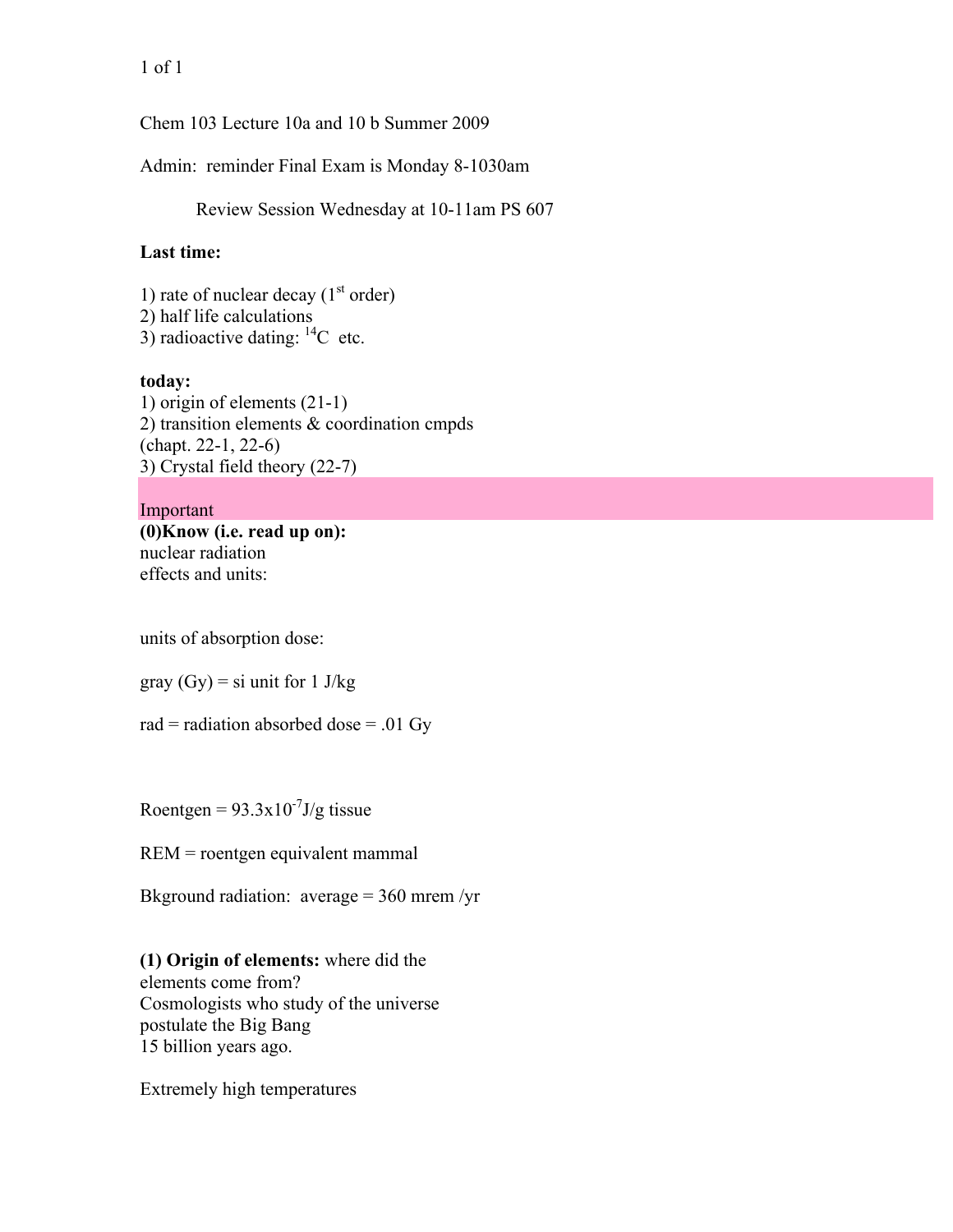-cooled down to allow H and He to form Massive nebula (cloud) form rich in H and He These condense due to its own gravity They form many protostars (heating up as they for coalesce). At 15 million°C, fusion starts and these protostars become stars

glowing and releasing energy by fusion: Note that fusion releases heat (as long as element is less massive than Fe hydrogen burning:  $4^{1}$ <sub>1</sub>H = >  $^{4}$ <sub>2</sub>He + 2e<sup>-</sup> + 2  $\gamma$ helium burning:  $2^{4}$ <sub>2</sub>He  $\rightarrow$   $^{8}$ <sub>4</sub>Be

 $Be + He \rightarrow C$ 

Etc…

Until it reaches Fe, star starts to cool down If it is a supergiant, it will start to collapse very quickly (1 minute) , supernova

s(slow) process can form heavier elements by slow capture of n.

r(rapid) capture of n.

After Fe, fusion 1) H to Fe: hydrogen burning:

 $1<sup>1</sup>H + 1<sup>1</sup>H + 1<sup>1</sup>H + 1<sup>1</sup>H \rightarrow 2<sup>4</sup>He + 2<sup>1</sup>°e + 2γ$ 

after billions of years:

Helium burning:

 $_{2}^{4}$ He +  $_{2}^{4}$ He  $\rightarrow$   $_{4}^{8}$ Be  $_4{}^8$ Be +  $_2{}^4$ He  $\rightarrow$   $_6{}^{12}$ C

then  $80$  then  $10$ Ne then  $12$ Mg

C and O burning gives Si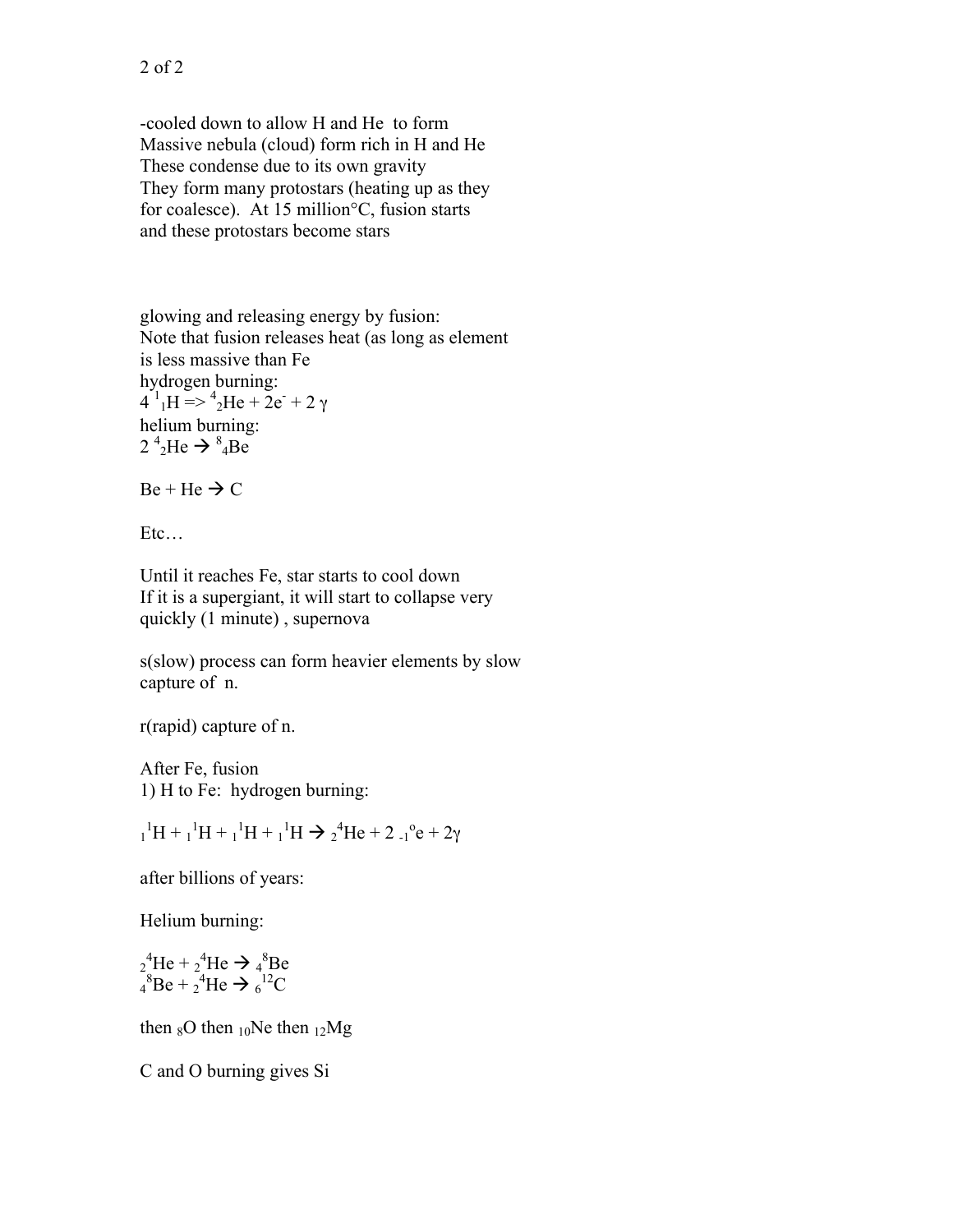Elements up to Fe-56 (and Ni-58) form by fusion.

Higher elements form during supernova: By 2 process: S process "slow" bombardment by n

n capture places element above belt of stability: leads to beta emission, increase in atomic #

very rapid process "r" process leads to radioactive elements: in a matter of seconds during a supernova: nucleus may capture many neutrons and become very heavy elements…high z due to series of beta decays

### **Transition elements**

d-block elements contain d-orbitals partially or just fully filled. When they ionize, ns electrons lost before (n-1)d electrons

### **Naming complex ions**

Ligands

### **(2) Transition elements**

d-block elements contain d-orbitals partially or just fully filled. When they ionize, ns electrons lost before (n-1)d electrons

### **(1a) Coordination bonding**

What is coordination covalent bond?

A covalent bond whose pair of electrons is donated by only one atom.

**2 theories** used to explain coordination complexes

- a) **crystal field theory** can best explain: magnetic properties (spin) stability of coordination compds
- b) **valence bond theory** insight on geometry

Write down the e confign of transition elements: say: 30Zn:  $1s^2$   $2s^2$   $2p^6$   $3s^2$   $3p^6$   $4s^2$   $3d^{10}$ . . = 30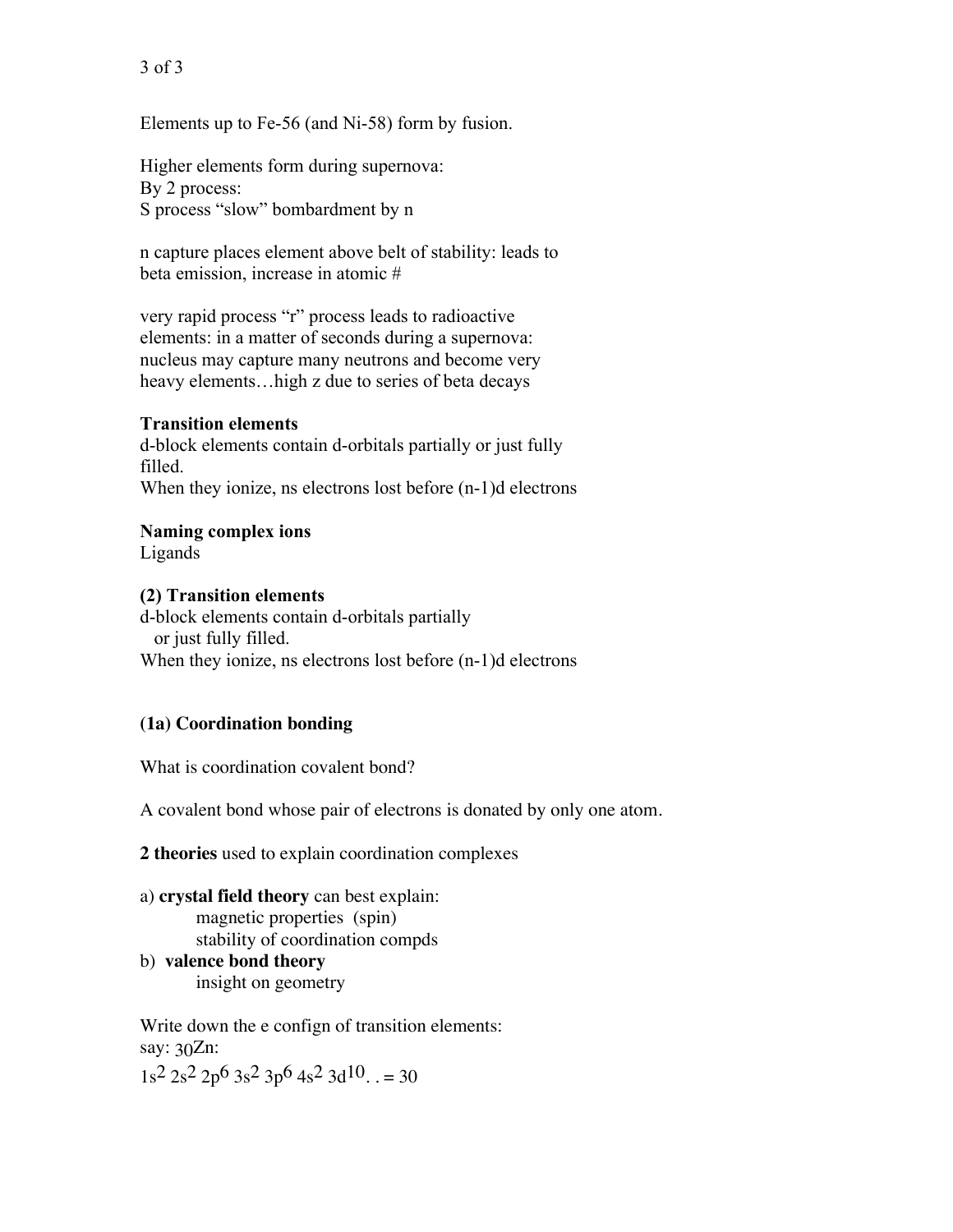(Zn a 2B element = has properties similar to 2A like Mg which has 3s2

Elements between: 21-29 are first row transition elements (they are in 4th row of periodic table. We'll limit ourselves to this first row transition elements.)

Say 29Cu: 1s2 2s2 2p6 3s2 3p6 4s1 3d10 (note that  $3d^{10}$  is filled first before  $4s^1$ )

Cu is group 1B

| 21Sc: [Ar] $4s^2$ 3d <sup>1</sup>   | 22Ti: [Ar] $4s^2$ 3d <sup>2</sup>    |
|-------------------------------------|--------------------------------------|
| $23V$ : [Ar] $4s^2$ 3d <sup>3</sup> | 24Cr: [Ar] $4s^1$ $3d^5$             |
| 25Mn: [Ar] $4s^2$ 3d <sup>5</sup>   | $26Fe$ : [Ar] $4s^2$ 3d <sup>6</sup> |
| 27Co: [Ar] $4s^2$ 3d <sup>7</sup>   | 28Ni: [Ar] $4s^2$ 3d <sup>8</sup>    |
| 29Cu: [Ar] $4s^1$ 3d <sup>10</sup>  |                                      |

(2) Valence Bond Theory (VBT) and Crystal(Ligand) Field Theory (CFT) as applied to the octahedral complex. Let us summarize these two theories:

**VBT**: Involves hybrid orbitals: Review hybrid orbitals(Chapt 9 (p316) if you are not comfortable with these hybridzn orbitals.

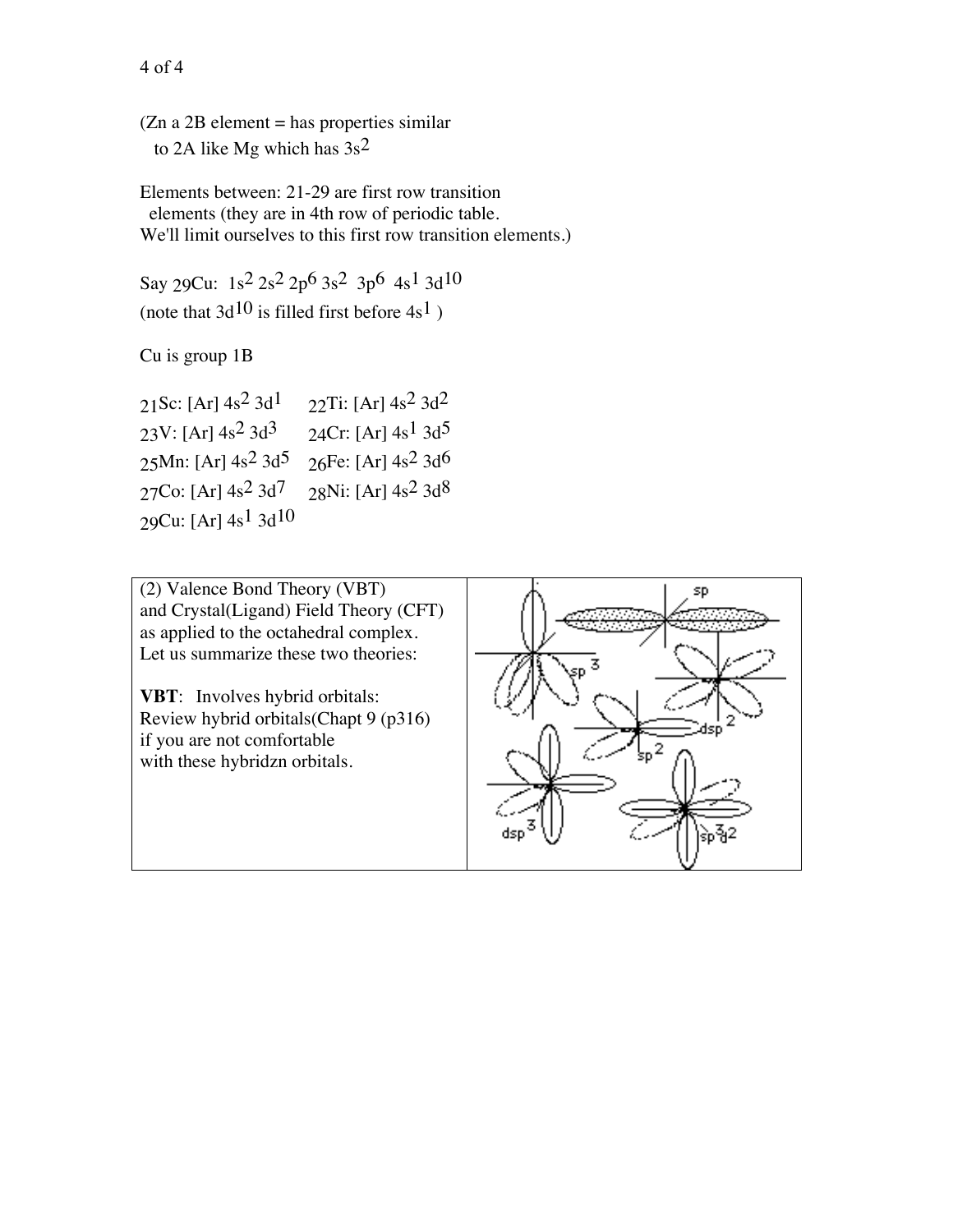

#### **2) Crystal field theory**

Crystal field theory treats ligands' interaction as primarily electrostatic in nature. Ligand's electrons exert an electric field (*crystal field)* that affects energy levels of d-orbitals differently.

In crystal field theory, focus is on the **energy levels:**

Again: the energy separations,  $\Delta_0$ , is affected by crystal's electric field **.∆ = crystal field splitting energy**



generalization).

Transition metals tend to have close-packed structs, with coord #= 12 (recall hcp crystals)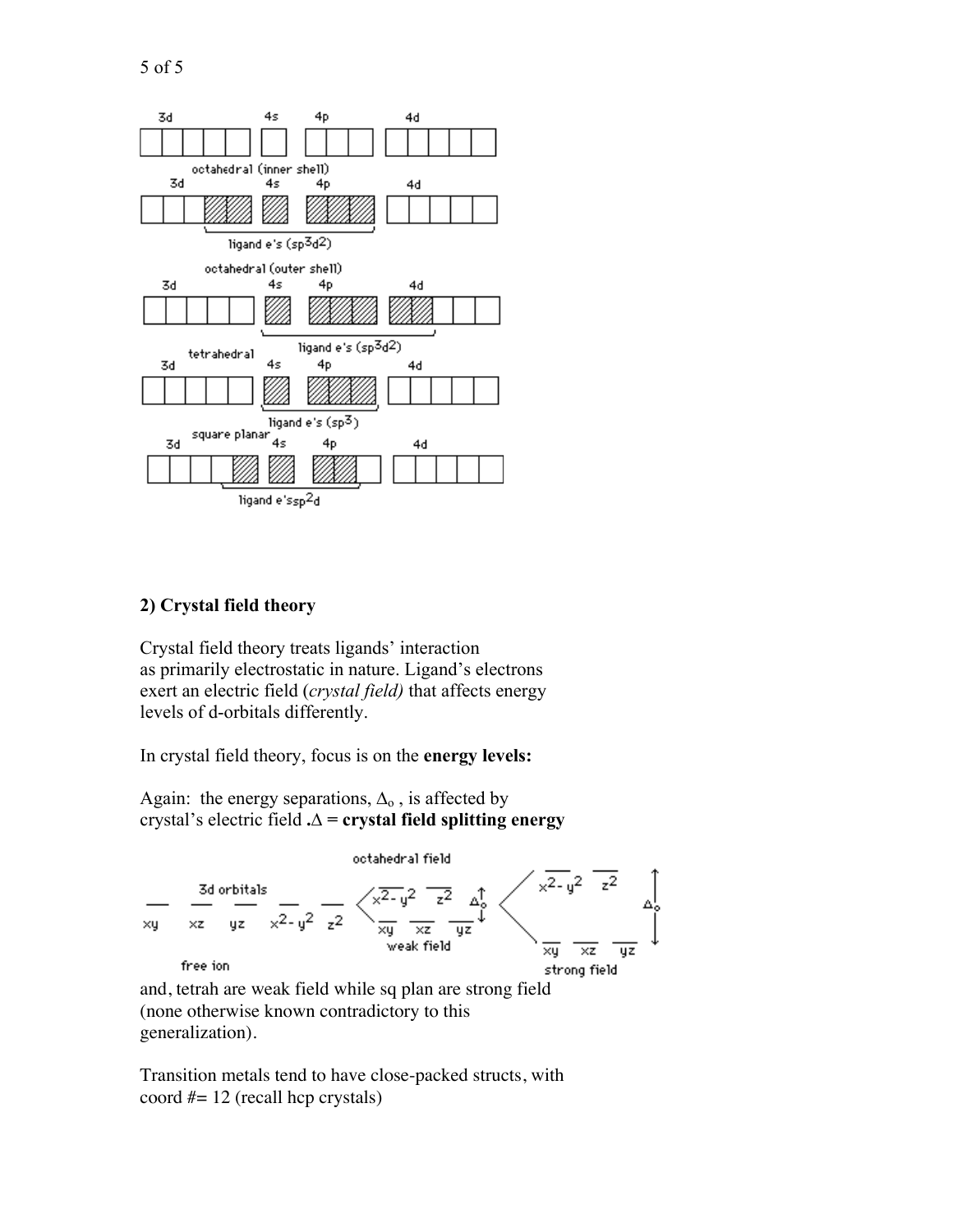Result: these are very dense; have strong metallic bonds, high melting pts & boiling p, & relatively higher heats of fusion and vaporizn than those of groups  $1A \& 2A$  (as well as 2B).

Typical oxidation numbers are: Sc  $+3$ , Ti  $+4$ , V $+5$ , Cr $+3$ ,  $+6$ , Mn  $2+3+3+$ , Fe  $2+3+$ ,  $Co$  2+,  $3+$ , Ni 2+,  $Cu$  +1, +2

Read up on properties of the above transition metals: - its ores, its unique props, its usefulness (for your own enrichment)

spectrochemical series: lists weak vs strong field ligands: halides (F-Cl-),  $C_2O_4^2$ - $CH_2O$  <NH3=en<phen<CN

Color depends on perception of complementary color: 400 violet, 500 blue, 550 green, 600 yellow, 700 red.

Recall the color wheel.

Absorption depends on d to d transitions which depends on splitting energy, ∆

Consider octahedral complexes: Consider  ${}_{26}Fe^{2+}$  in weak field and strong field:  $(Another: 27Co<sup>3+</sup>)$   $[Ar]3d<sup>6</sup>:4s<sup>2</sup>$ 

so if weak: spin=4 (*high spin*)

 $\uparrow$   $\uparrow$ 

and if strong: spin=0 (*low spin*)

$$
\overline{d_{x2-y2}} \qquad \overline{d_{Z2}}
$$

  $d_{xy}$   $d_{xz}$   $d_{yz}$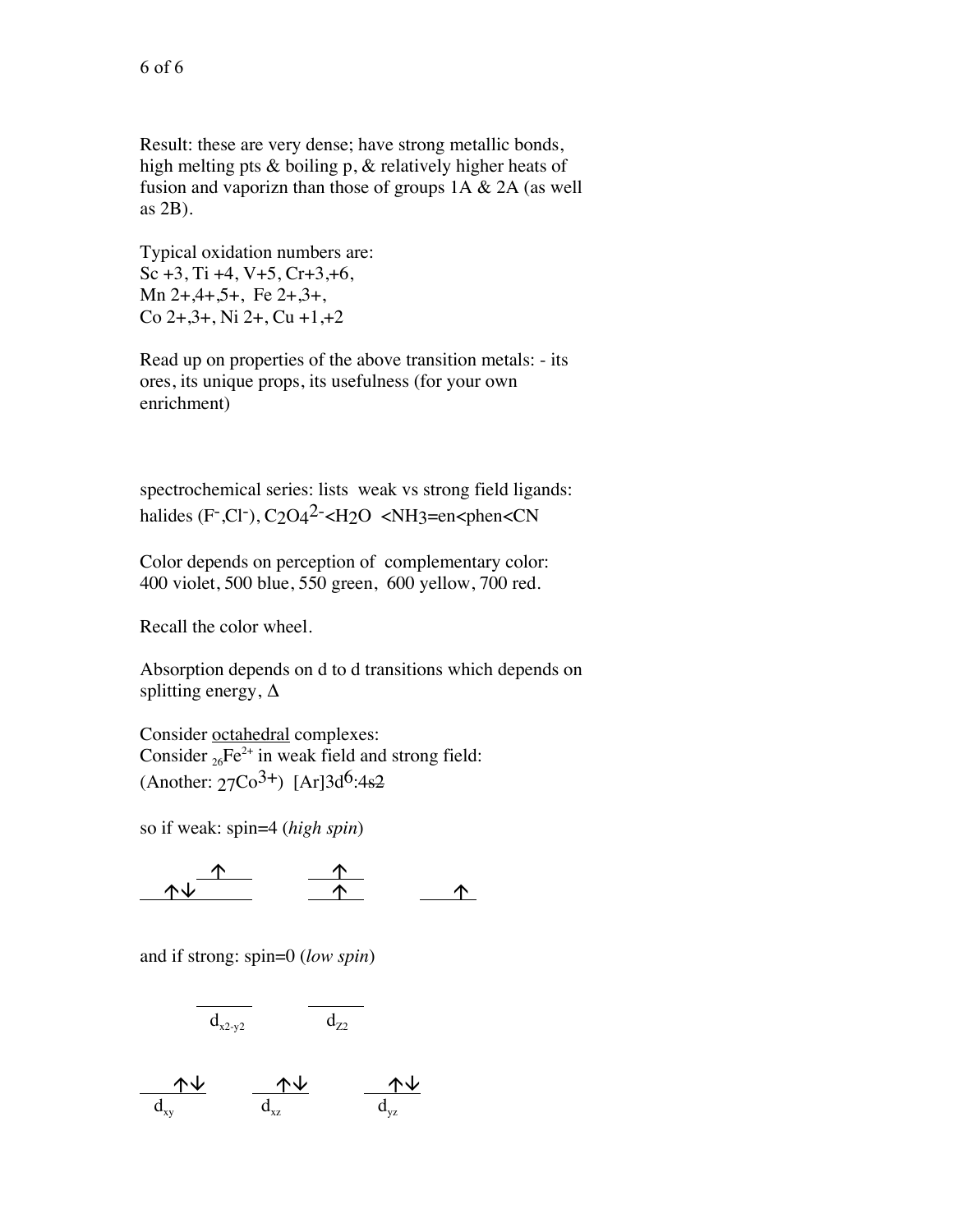So weak field gives higher spin and so on.

Another example: potassium hexachlorochromate(II):

 $K4[Cr(Cl)6]$ ; complex is  $[Cr(Cl)6]$ .

Remember halides => weak ligand; weak field,

 $24Cr^{2+}$ , [Ar]3d<sup>4</sup>



 and spin=4. compare with potassium tris(ethylenediammine)chromate(II):

 $[Cr(en)3] Cl<sub>2</sub>$ 

still  $24Cr^{2+}$ , [Ar]3d<sup>4</sup> Remember en => strong ligand; strong field,

$$
\begin{array}{c|c}\n\hline\n d_{x2-y2} & d_{z2} \\
\hline\n d_{xy} & d_{xz} & d_{yz}\n\end{array}
$$

spin=2. (less spin than weak field)

color is different.

Now, consider square planar complexes: Metals that tend to have square planar:  $Ni<sup>2+</sup>, Pd<sup>2+</sup>, Pt<sup>2+</sup> (d<sup>8</sup> orbitals)$ But Ni can have both sq pl  $&$  tetrah(F-)

$$
\begin{array}{ccccc}\n d_{x2-y2} & & & \\
 & & & \overline{d_{xy}} & \\
 \hline\n & d_{xy} & & \\
 \hline\n & d_{xz} & & d_{yz} & \\
 \end{array}
$$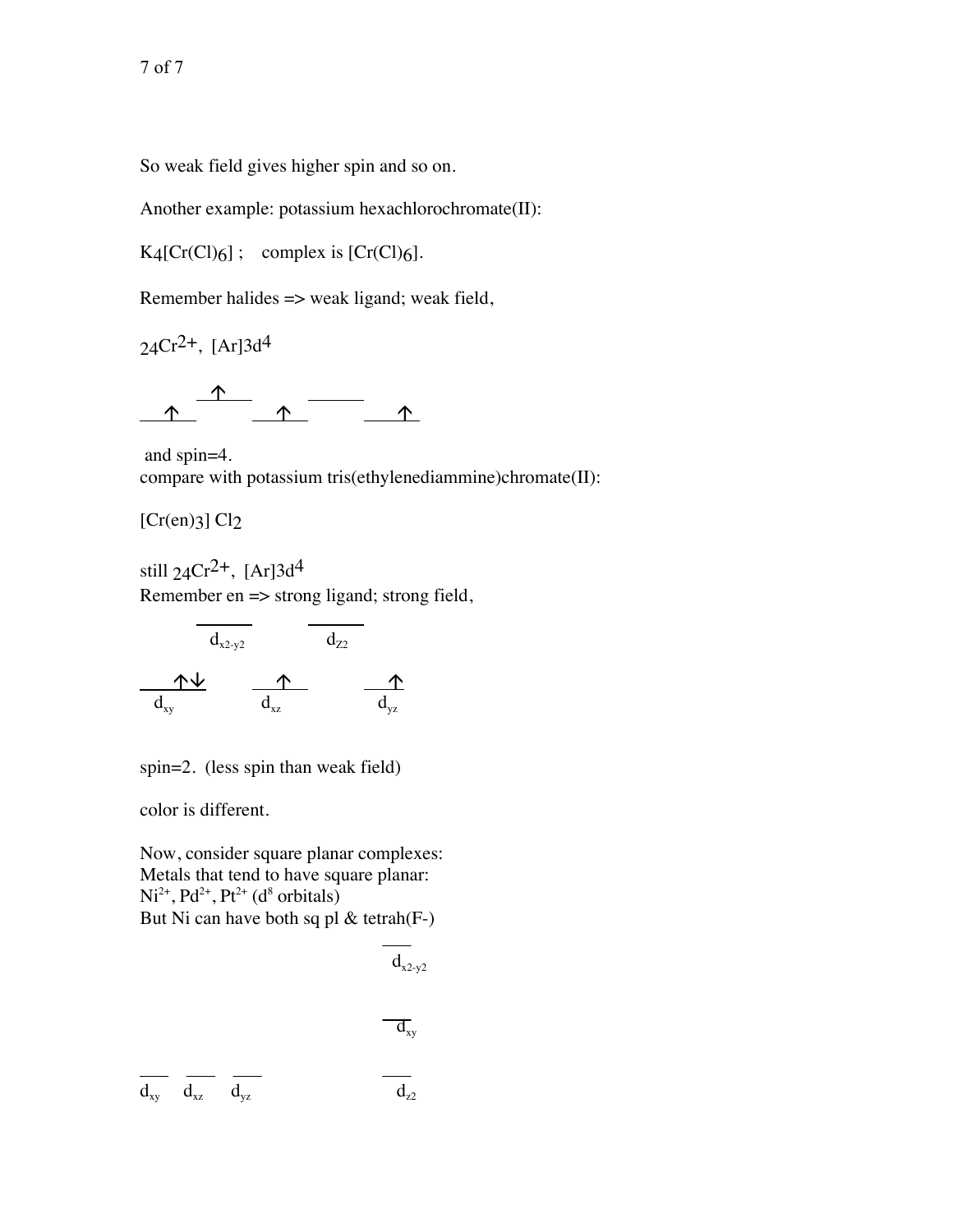$$
\overline{d_{x2-y2}} \quad \overline{d_{z2}} \qquad \overline{d_{xz}}
$$

Tetrahedral Square Planar

This is optional

# **Hardness or softness of a Lewis acid or base:**

Phenomenon is that specific metals tend to form salts with specific anions:

| metal         | anion                                        |
|---------------|----------------------------------------------|
| Ca, Mg        | carbonate                                    |
| Cu, Pb, Hg    | sulfide                                      |
| Na, K         | Chloride                                     |
| Al, Ti and Fe | Oxide                                        |
|               | derlying principle: how tightly bound the me |

Underlying principle: how tightly bound the metal electrons are:

tightly bound  $=$  low polarizability



As effective z increases, the lower the polarizability.

 $Hard = low polarizability$ ; Soft = high polarizability

Hard acid: acceptor of e- pair is of low polarizability. eg. most metal ions and atoms. (the smaller the ionic radius and the higher the oxidation state, the harder the Lewis acid).

Hard base:  $e^-$  pairs are of low polarizability; due to high electronegativity of the atom to which the lone pair is assigned.

Soft base: opposite of above. Say the e- pair is far from the nucleus: eg iodide., then it is polarizable and hence soft. (eg

Soft acids: like Au and Pt. Not affected by oxygen.

#### **HSAB principle**

HSAB stands for 'hard and soft acids and bases. HSAB is widely used for explaining stability of compounds and reaction mechanisms and pathways. The theory is used in contexts where a qualitative, rather than quantitative